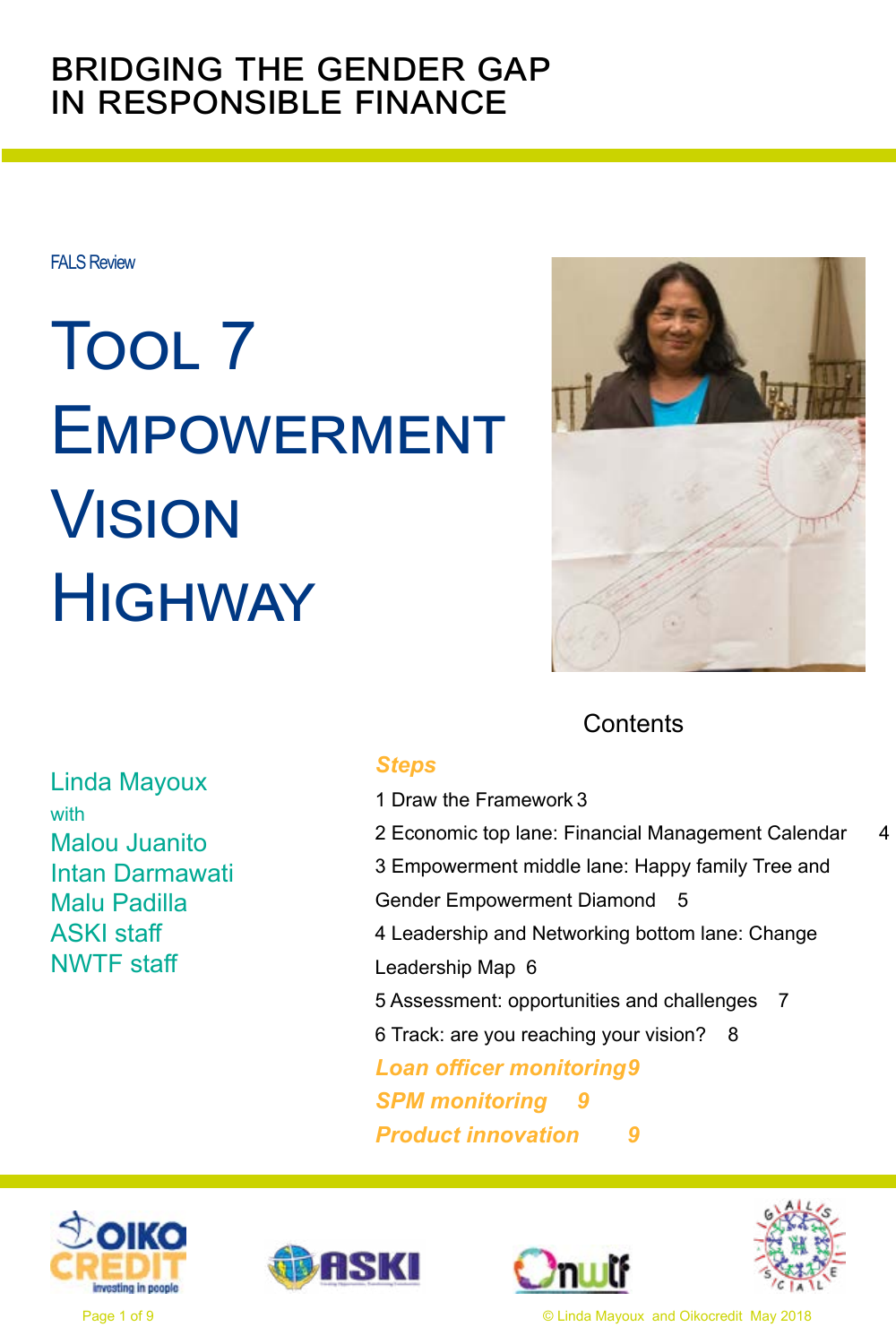<span id="page-1-0"></span>

Middle: Empowerment from Happy Family Tree and Gender Empowerment Diamond

Bottom: Networking and Leadership from Change Leadership Map

#### The Empowerment Vision<br>
Highway is the multi-lane planning **STEPS** *Highway is the multi-lane planning framework that brings together the achievements and future plans from the other 4 tools:*

*Top Lane:* economic vision, achievements and plans from the Loan Management Calendar and the first Vision Journey. *Middle Lane:* achievements on personal empowerment, household changes from the Happy Family Tree and Gender Emowerment Diamond *Bottom Lane: l*eadership and networking from the Financial Management Map and Change Leadership Map.

The Empowerment Vision Highway is drafted (first in pencil) on the next double page after your previous tool. Remember to put your name and the date in the top left hand corner.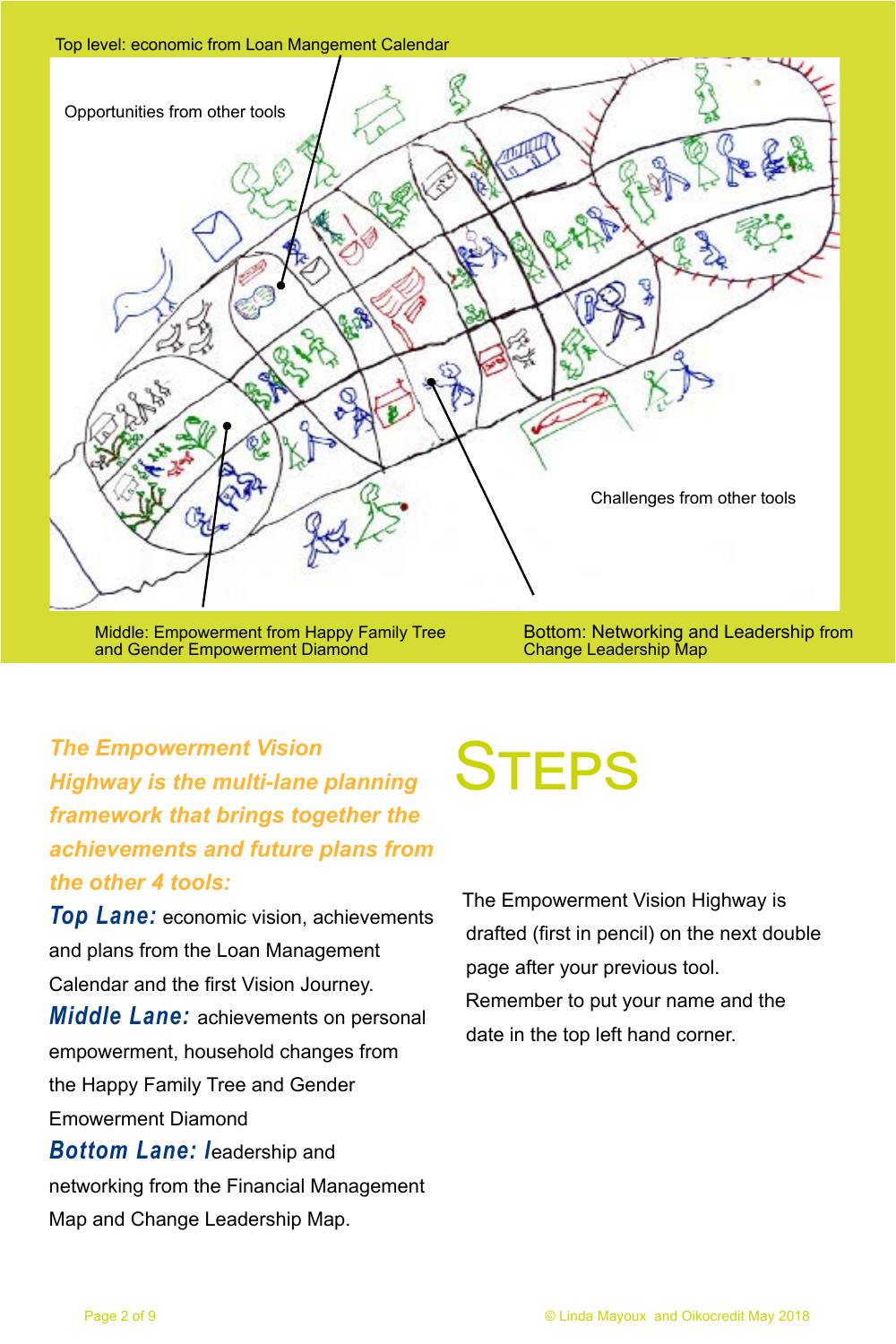<span id="page-2-0"></span>

# *1 Draw the Framework*<br>*Vision:* Draw a red Vision Circle

*Vision:* Draw a red Vision Circle with sun rays at the top right of the spread.

*Start/baseline circle and lanes:* Draw a black circle at the bottom left of the page. This represents where you started before FALS. Join the vision and baseline circle with 4 lines to give three lanes to this highway.

*Current achievement circle*: Then a little way along the road put a thick red circle - this represents your current red fruit achievements as a result of FALS.

*Future target and milestones:* Then draw a thick green circle next to the vision circle and decide when you want to put your next target - what will be the timeframe for this plan. Maybe the next loan cycle, maybe a specific personal date. Then divide up the space between the achievement circle and the target circle with 2-3 milestones. It is suggested the first of these milestones would be 1 month to motivate you to start action very soon after the workshop.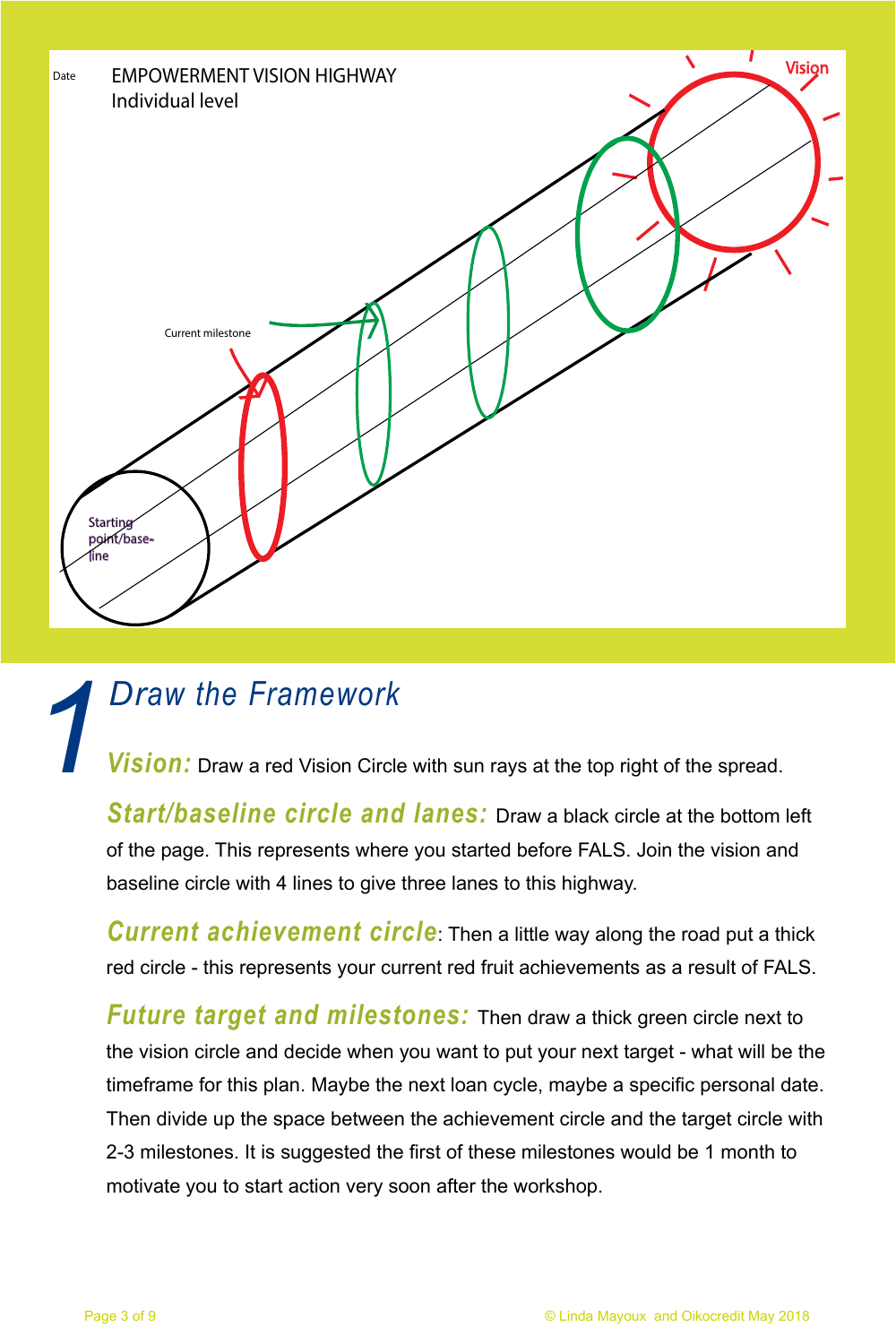<span id="page-3-0"></span>

#### You need first to review your Financial Management Calendar and update the tracking of achievements, actions, opportunities and challenges. Then start to fill in the Empowerment Vision Highway top lane: *2 Economic top lane: Financial Management Calendar*

**Vision circle:** What is your economic vision for the future - to grow your existing business, diversify to new ones or change completely?

*Start/baseline circle and lanes:* What was your economic starting point before FALS.

*Current achievement circle*: Have you achieved your FMC target for the loan cycle?

*Future target and milestones:* What would be your next target eg for your next loan? What would be the milestones? What would be the actions to move from one milestone to the next?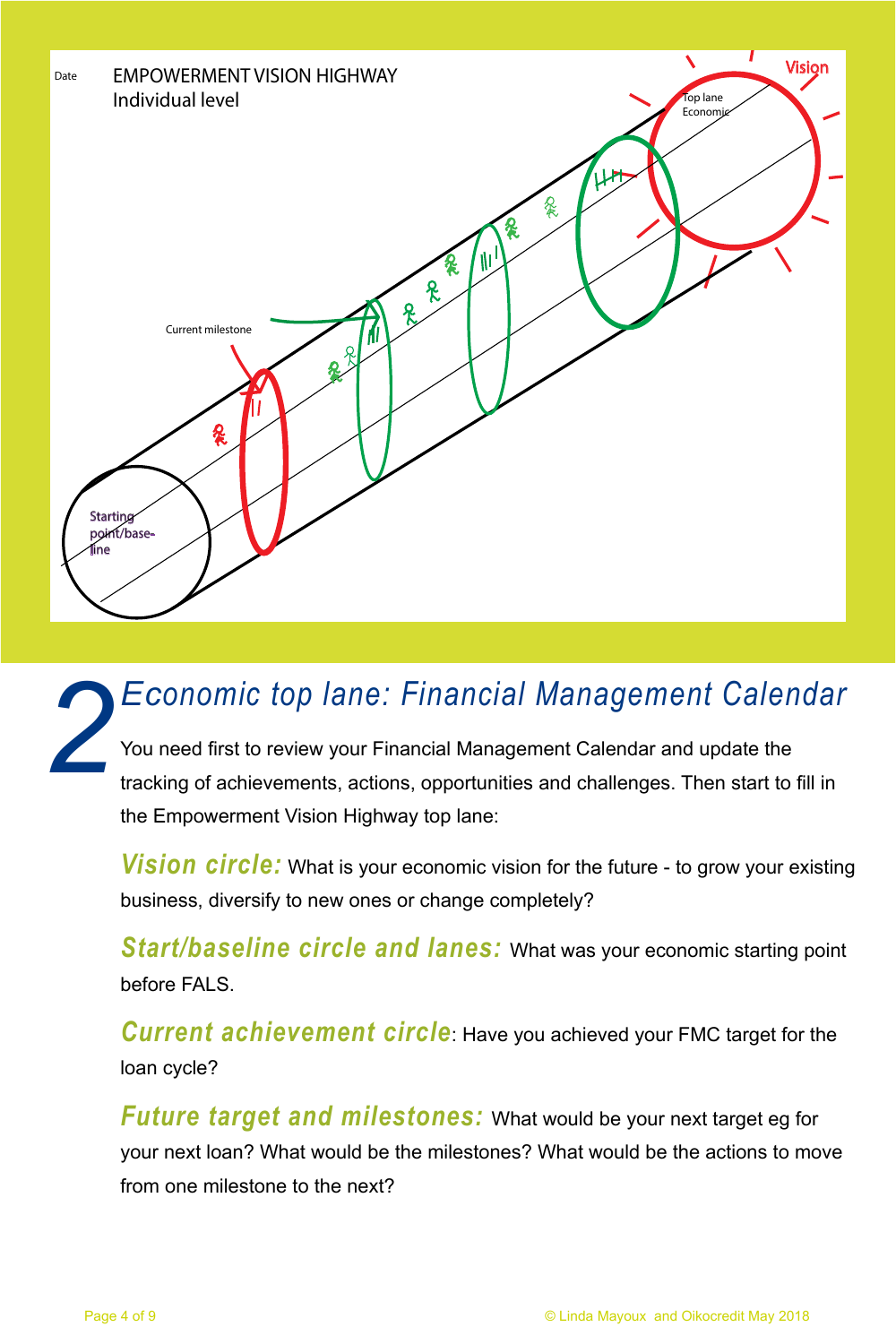<span id="page-4-0"></span>

### *3 Empowerment middle lane: Happy family Tree and Gender Empowerment Diamond*

Improving relationships and fairness in the family, and gender empowerment are necessary to significant economic improvements. You need first to review your Happy Family Tree and update the green and red fruits. Then consider your achievements and future change priorities from the Gender Empowerment Diamond. Then start to fill in the EVH middle lane:

*Vision:* What is you vision now for a Happy Family and Gender Empowerment. Draw that in the middle lane of the vision circle.

*Start/baseline circle and lanes:* How was your situation when you started FALS? Draw that in the black circle.

*Current achievement circle*: What have been your red fruit achievements as a result of FALS? Draw those in the red circle.

*Future target and milestones:* Then put what you think you can change by the time of your next target. What would be the milestones and activities?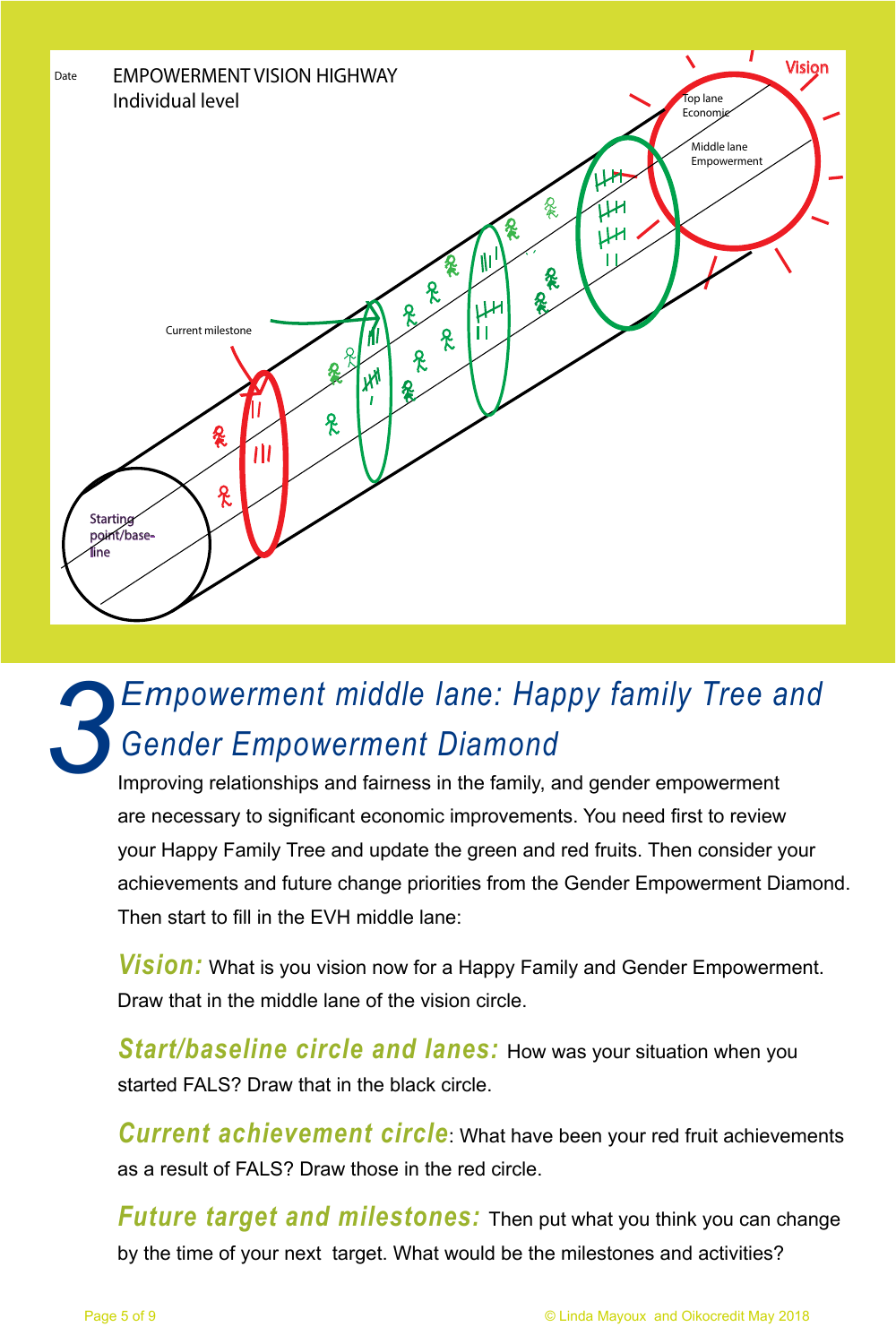<span id="page-5-0"></span>

### *4Leadership and Networking bottom lane: Change Leadership Map*

Achieving these changes requires also strengthening your support networks in markets and communities. Sharing the FALS tools is likely to be a significant way to do that - the more you help others, the more they will help you, and the more respect you will get. Review your Financial Resources Map and Change Leadership Map. Then start to fill in the EVH bottom lane:

*Vision:* What is your vision of your networks and leadership?

*Start/baseline circle and lanes:* What was your starting point before FAI S?

*Current achievement circle*: How many people, in what networks, have you shared the FALS methodology? Which relationships have improved?

*Future target and milestones:* In what ways do you think you can increase your networks and leadership through sharing the FALS methodology in the milestones? What actions will you take?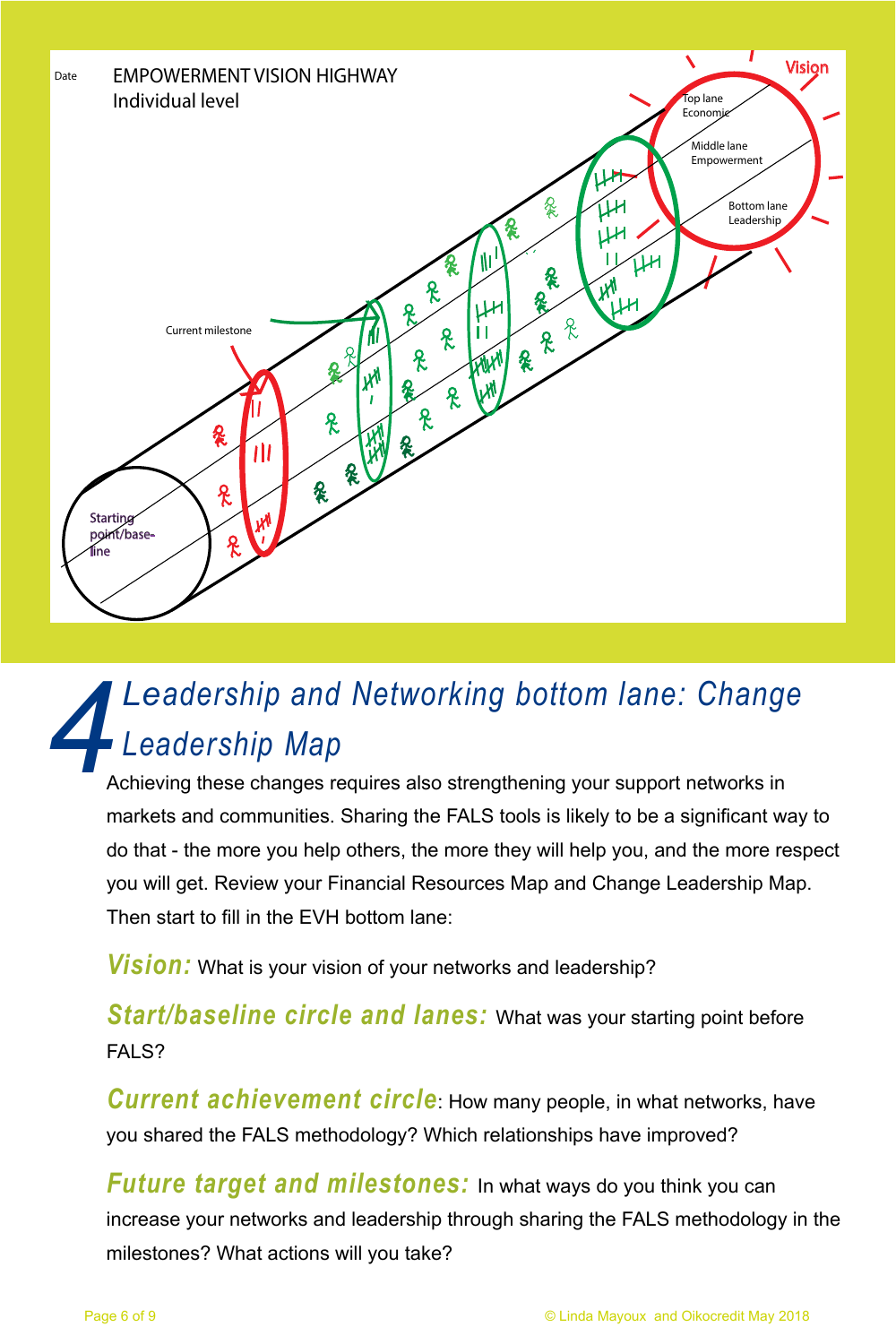<span id="page-6-0"></span>

#### *5 Assessment: opportunities and challenges*

You will also need to review the opportunities and challenges from your first vision journey and the business challenge action tree:

*Opportunities:* Which opportunities did you manage to get? Were any less achievable than others? Try to identify at least 5 new opportunities you discovered. Draw the opportunities you think are likely to be relevant for moving to your next target on the top of the road - some may be timed for only one milestone, put these in that place nhext to the road. More general opportunities you can put anywhere but further from the road. Try now to have 15-20 opportunities.

*Challenges:* Which challenges did you manage to overcome? Were there any unexpected challenges? Draw the challenges you think are likely to be relevant for moving to your next target on the top of the road - some may be timed for only one milestone, put these in that place next to the road. More general challenges you can put anywhere but further from the road. You should do a thorough risk analysis. Then see if you can balance with opportunities that can help you address them.

Assessment: Given the opportunities and challenges, do you think you need to adjust your target ,milestones and/or activities? You can now finish your plan in pen.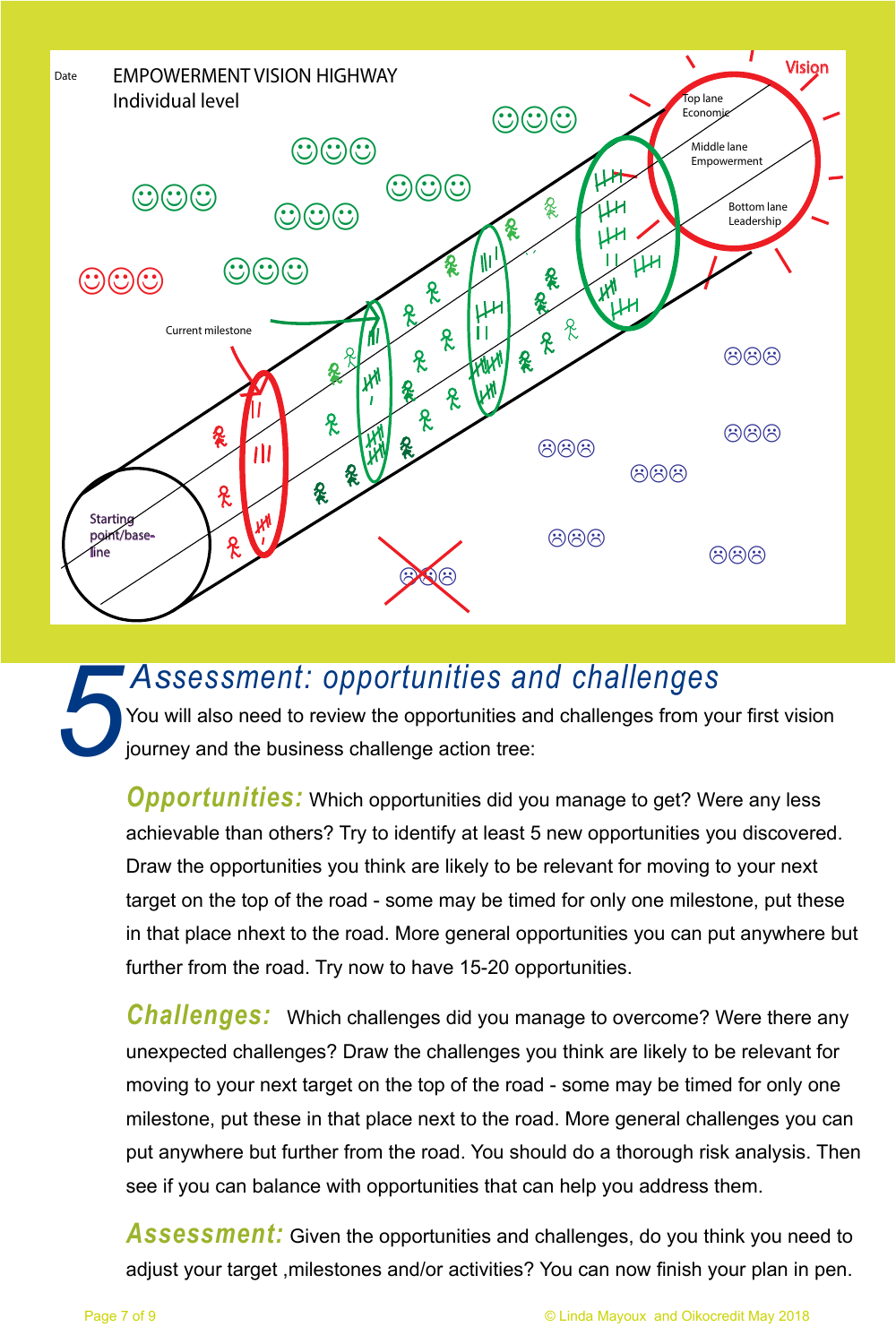<span id="page-7-0"></span>

The Empowerment Vision Highway makes a detailed life plan over time, bringing together the achievements and learning from the other tools. But if you really want to progress you should continually track your achievements, and also the things you are not able to achieve as you move from one milestone to the next. *6 Track: are you reaching your vision?*

*Are you achieving your fruits?* If achievements go as planned, ring those things in red as achieved.

*Are you on track to your longer term vision?* If achievements are not going as planned but you still want them then ring in green as still unripe fruits and transfer the same green symbol to the next milestone circle. If achievements are not as planned and you decide they are no longer necessary, or impossible to achieve, then ring in blue as persished fruits.

*Revisit your achievements and challenges* to check these and implications going forward. Did you manage to take advantage of opportunities? Have you seen more opportunities that can help in future? Did you face unexpected challenges? Make sure you have clearly ringed in green those that will be important moving forward.